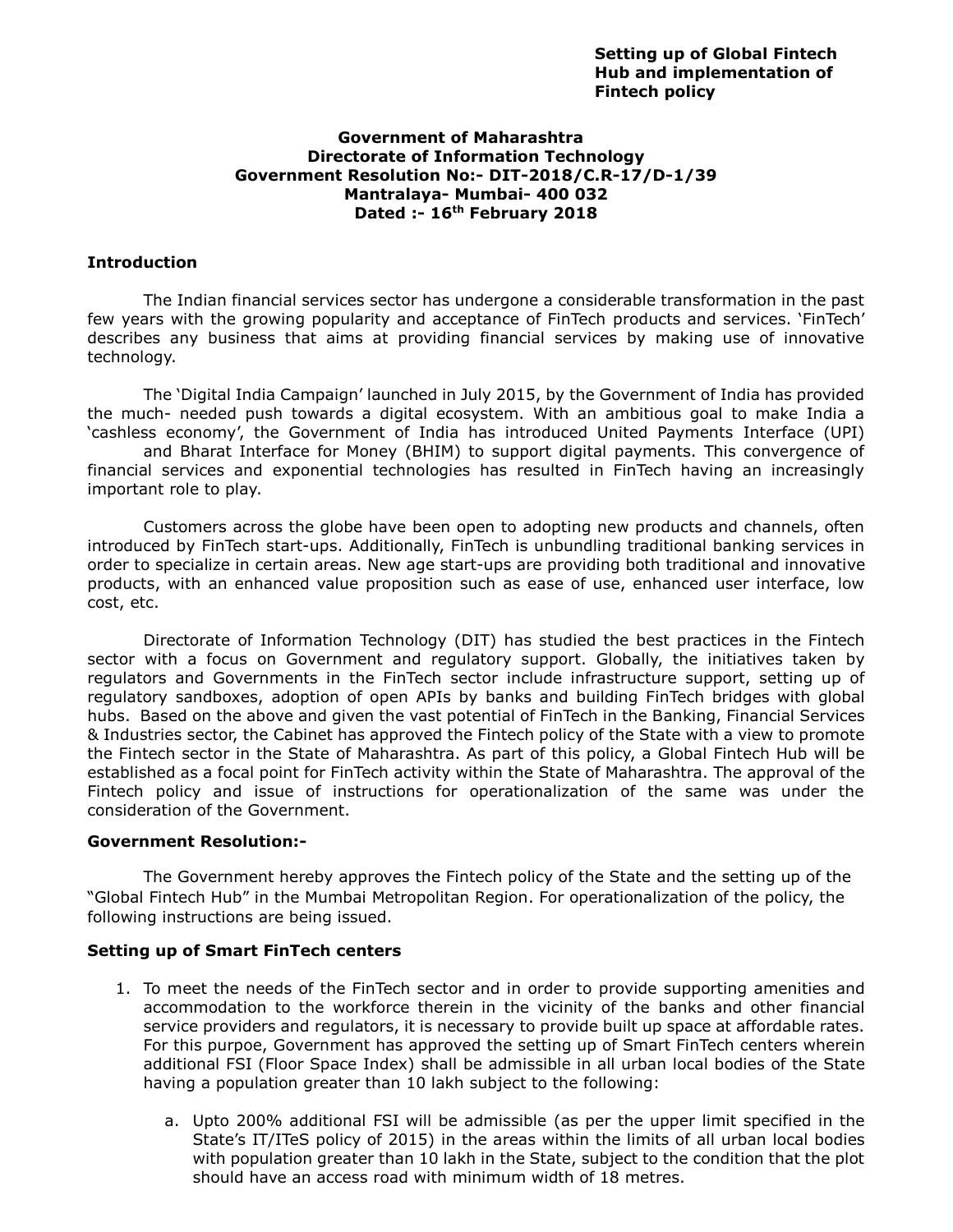- b. FSI of upto 4 will be admissible within the limits of Navi Mumbai Municipal Corporation subject to the condition that the minimum area requirement for availing of the additional FSI as above shall be at least 50 acres and the plot should have an access road with minimum width of 24 metres.
- c. At least 85% of the built-up area should be occupied by units in the business of FinTech (start-ups, incubators, and accelerators), banking, financial services including NBFC and insurance, and IT/ITeS with focus on FinTech.
- d. Premium of 30% of the prevailing ready reckoner rate will be applicable for availing the additional FSI.
- 2. The above additional FSI will be subject to approval by a Committee chaired by Principal Secretary, Information Technology and comprising representatives of Industries, Finance and Urban Development Departments (UD-1). The above mentioned premium amount will be deposited in the FinTech corpus fund which is being set up by DIT.
- 3. The units housed in the Smart Fintech centers will be permitted to work 24x7x365 days without any close down (except some exigencies arising wherein the State/Central Government thinks it fit to keep the operation in suspension).
- 4. All the fiscal incentives relating to stamp duty exemption, electricity duty, electricity tariff, power tariff subsidy, property tax, entry tax, works contract tax, etc. as provided under the IT/ITeS policy-2015 (Fiscal incentives for IT/ITeS Units, B of Para 5) shall be applicable to the units set up as part of the Smart FinTech centers.
- 5. Urban Development Department will make necessary changes in the relevant Development Control rules as per the provisions of section 154 of the Maharashtra Regional and Town Planning Act 1966.
- 6. The Directorate of Information Technology will develop a web portal on which the developer of every Smart FinTech centers will be bound to provide / update detailed information about names of the units in the hub, utilization of built-up area and activities being carried out, manpower employed in the Smart FinTech centers on yearly basis.
- 7. If a Smart FinTech centers has availed additional FSI as per the provisions of this policy and subsequently it is found that the built-up space in these centers (which is mandated to be used for FinTech activity) is being used for non-FinTech/ commercial activities / any other activity not permitted as per the FinTech policy under which the said center was approved, a penal action as below will be taken; the payment will be made to the concerned planning authority and Government in the ratio of 3:1.
	- a. The misuse shall be ascertained by physical site verification of the said Smart FinTech centers by a team of officers from the Directorate of Information technology and the Planning Authority which has approved the building plans of the said Smart FinTech centers.
	- b. A per day penalty equal to 0.3% (a thirteeth of a percent) of the prevailing ready reckoner value of the built-up area that has been found to be used for non-FinTech activities.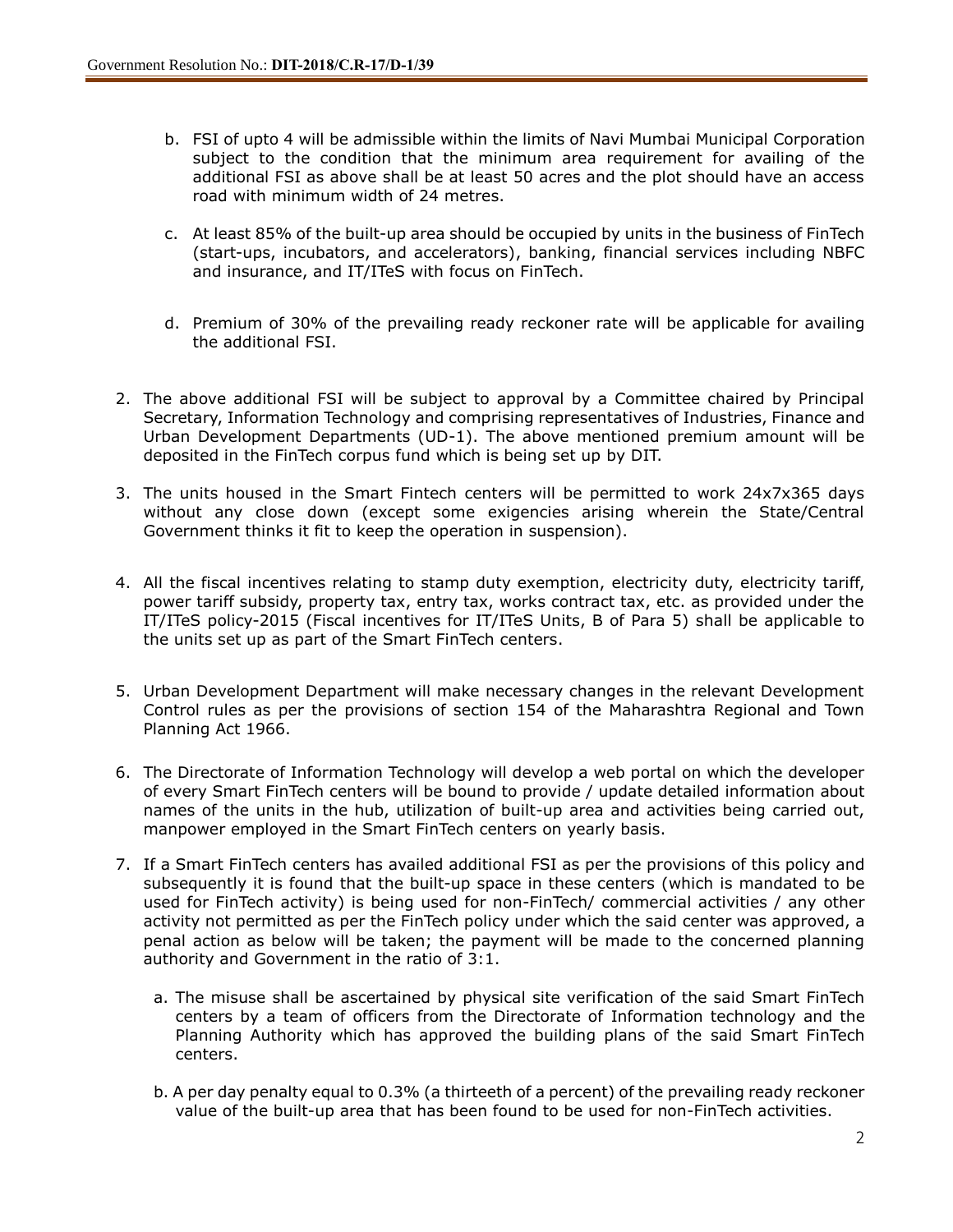- c. The penalty will be recovered from the date of issue of Occupancy Certificate till the day non-FinTech use continues.
- 8. After payment of the penalty to the concerned Planning Authority which had sanctioned the building plans of the concerned Smart FinTech center, the said Smart FinTech center will restore the use of premises to the original purpose for which LOI / Registration was granted. If the Smart FinTech center fails to pay penalty and / or restore the use to its original intended use, the concerned Planning Authority will take suitable action under the MRTP Act against the erring Smart FinTech center under intimation to the Directorate of Information Technology.

### **Creation of FinTech Corpus Fund**

9. The Government of Maharashtra will create a Fintech corpus fund of **Rs. 250 crore over the next three years** to fund the following incentives to FinTech start-ups and operational expenses of Industry Sandbox and the Global FinTech hub. CIDCO, MIDC and MMRDA will contribute an amount of Rs. 25 crore each to set up this fund. DIT will make necessary budget provision for the Fintech corpus fund.

#### **Development of Incubation Space for accelerators and start-ups**

10. The Government of Maharashtra will establish physical infrastructure for providing end-toend support to all its ecosystem players. This will be in the form of a co-working space of minimum 10,000 sq.ft. in one of the central locations of Mumbai, which will be made available to FinTech companies at reasonable rates. A hub and spoke model will be followed where the centrally located physical infrastructure set up by the Government will act as the hub and locations of other stakeholders like educational institutions, FinTech accelerators, banks, technological firms and IT parks can act as spoke locations. Until the hub gets self-sufficient from its own revenue sources, the Government will fund its operations.

Unused/idle office spaces in Government and Urban local bodies shall be leased out to house the incubators and startups. Similarly, vacant spaces/plots in MIDC areas in the state will be used to set-up infrastructure for the FinTech sector.

### **Incentives to start-ups**

11. To give an impetus to the FinTech sector in the State, the Government has approved the following incentives that will apply to all FinTech startups which will be as per the following definition:

"FinTech start-ups are establishments that use technology and innovative business models in delivering of financial products and services and having annual turnover up to ₹ 25 Crores". The FinTech start-ups must have a registered office in the State of Maharashtra to be eligible to avail the benefits under this policy. The incentives provided under this policy will be over and above any other incentives that maybe applicable under the State's Start up and Innovation Policy.

#### **i. Reimbursement of internet and electricity charges**

Since Internet and electricity connectivity are absolute necessities for survival of these new age companies, charges towards internet and electricity are other major concerns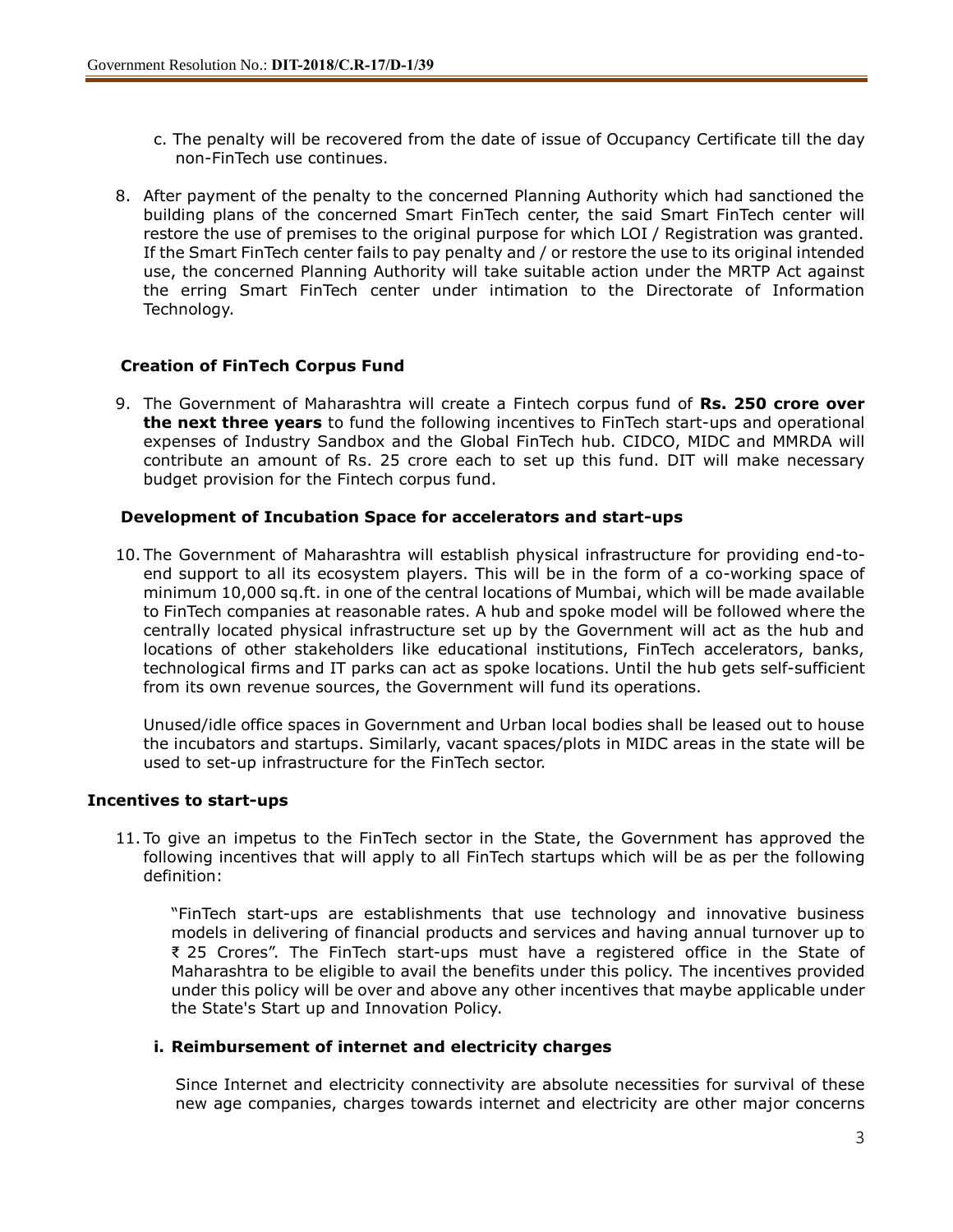of start-ups. Over and above the subsidy available to startups and IT/ITeS companies under the IT/ITeS policy, Internet and electricity charges of FinTech startups in the State will be reimbursed up to an amount of **Rs. 3 lakh per year**. This will be applicable for a maximum of 3 years for each start-up.

### **ii.Reimbursement of expenditure towards hosting infrastructure**

Expenditure incurred by Fintech start-ups towards availing cloud space (maintained, operated and managed by a cloud storage service provider on storage servers that are built on virtualization techniques) will be reimbursed by State Government subject to an upper limit of **Rs. 3 lakh per year** for a total period of 3 years. The cloud space should be availed by FinTech start-ups from cloud service providers empanelled as per the cloud policy of the State Government in DIT GR dated 19/01/2018 and at rates finalized by DIT. Any expenditure towards hosting charges over and above this amount of Rs. 3 lakhs per year has to be met by the Fintech start-up.

### **iii. Reimbursement of State GST**

The State GST paid by early stage start-ups with annual turnover up to Rs. 5 crore will be reimbursed to reduce the tax burden on start-ups in their formative phase. It will not only help the start-up in achieving breakeven but also let them focus on their technological innovation endeavor. The tax reimbursement will be applicable for a maximum period of 3 years subject to the annual cap of **Rs. 4 lakh**.

The total incentive applicable to any fintech startup will have an annual cap of **Rs. 10 lakh** per year per start-up. The item wise upper cap of the three items above (reimbursement of internet and electricity charges, hosting infrastructure and reimbursement of State GST) will be flexible subject to the overall cap of **Rs. 10 lakh** per year per startup. The overall annual cap of **Rs. 10 lakh** will be subject to review from time to time. The reimbursement of electricity and internet charges and State GST will be done for expenditure incurred in the financial year beginning from FY 2017-18.

### **iv. Reimbursement of exhibition/global event participation fee**

A FinTech unit will be eligible for reimbursement of 50% exhibition/global event participation fee (space cost/rent) for exhibitions on approval by the FinTech Officer, subject to a ceiling of **Rs. 5 lakh per FinTech start-up** and limited to two such events during the lifetime of the start-up.

## **Creation of Investment Fund**

12.An investment **fund of up to Rs. 20 crore** will be created in joint venture with banks, industry players and key stakeholders to fund the FinTech accelerators and incubators. This fund will be made available to FinTech accelerators and incubators to catalyze growth opportunities for high potential start-ups through their resources, programs and mentorship.

### **Creation of Incentive Fund for Top-rated start-ups**

13.An incentive **fund of up to Rs. 10 crore** will be created to encourage high growth FinTech startups in the first years their operations. Each year top 20 rated start-ups will be provided a grant of **Rs. 10 lakh** each, once during the lifetime of the start-up. These start-ups will be identified on several parameters including growth rate, innovation, social impact, etc.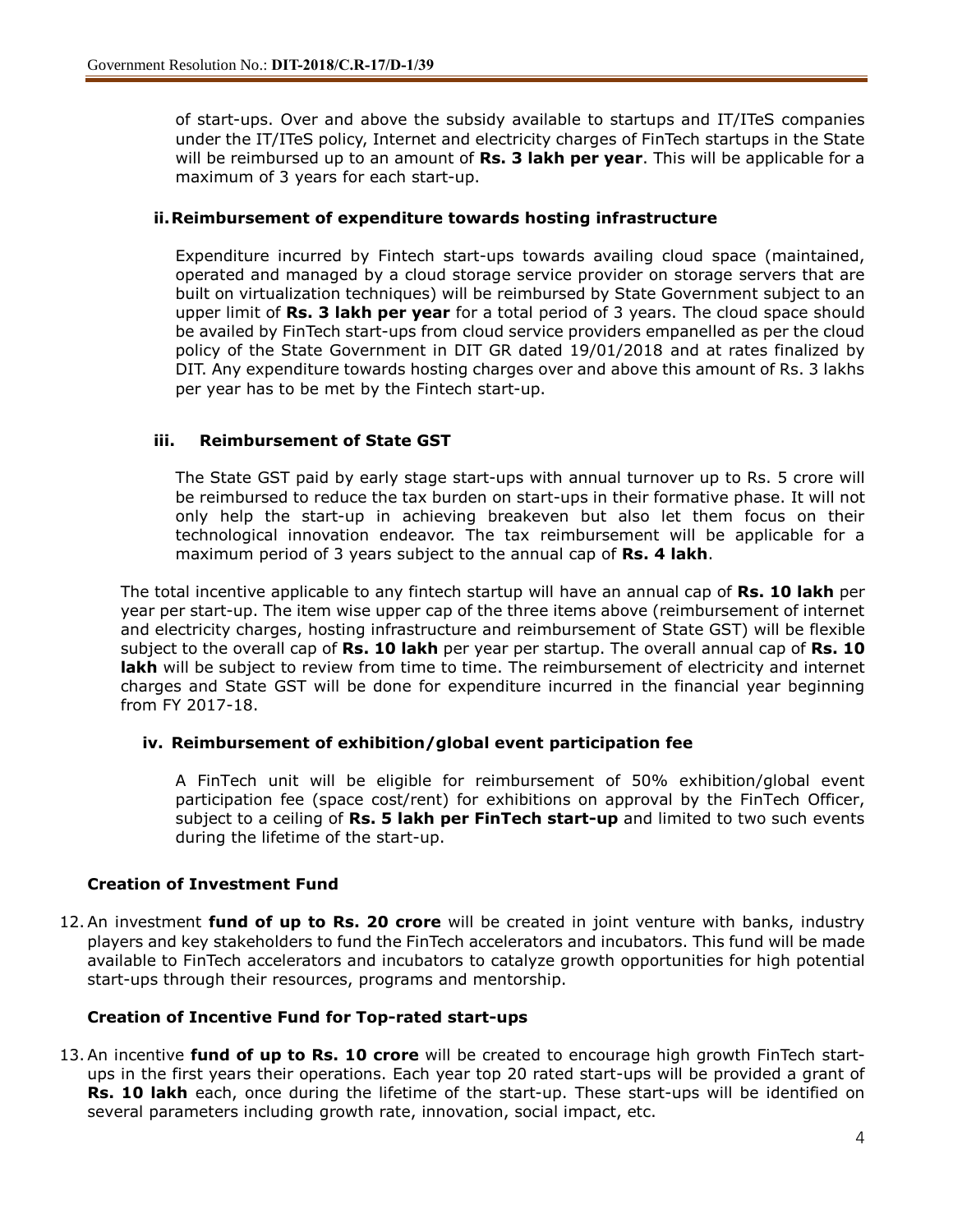Application forms should be submitted in the format specified in Annexure-A to the Fintech PMU of MahaIT at [pmu.fintech@mahait.org.](mailto:pmu.fintech@mahait.org) The annual timelines for the same are as shown in Annexure-B.

Government of Maharashtra will provide preference to early stage startups (up to 3 years from date of incorporation) and FinTech startups with women founders to avail of the above incentives. It will earmark a certain proportion of the total fund for the benefit of such startups.

## **Creation of Maharashtra FinTech Registry** -

14.A registry of all the FinTech companies based in Maharashtra will be created to form a community of FinTech companies. All FinTech start-ups incorporated in the state should register and be the member of this common platform. To enable services to the global and local FinTechs, supportbased model shall be initiated, where FinTechs and investors could come together on the common platform and exchange services. This facilitates the creation of a virtual hub among entities.

### **Industry sandbox in Global FinTech hub**

- 15.An Industry sandbox will provide a controlled and legal testing solution space where start-ups /banks /technology companies can test innovative products, services, business models and delivery mechanisms in the real testing environment. The Government of Maharashtra will provide the following critical support in setting up the industry sandbox in Global FinTech hub.
	- a. Government of Maharashtra will support the formation and institutionalize the industry sandbox along with financial institutions and various regulators such as RBI, SEBI, IRDAI and PFRDA as part of the Global FinTech hub.
	- b. Government of Maharashtra will provide physical infrastructure to house the industry sandbox in Mumbai. Housing the industry sandbox in Mumbai will provide an impetus to existing FinTech firms to operate out of Mumbai and encourage upcoming start-ups to start their businesses in Mumbai.
	- c. Government of Maharashtra will co-ordinate with various stakeholders to streamline various processes such as the application for testing in the sandbox, shortlisting of start-ups, testing in the safe space and finally commercialization of products. The Global FinTech hub will act as the supporting agency for all the start-up applicants of the state and provide assistance to start-up in application process for start-ups intending to avail of industry sandbox services.
	- d. The industry sandbox will require financial support for meeting its operational expenses in the initial few years. Government of Maharashtra will provide financial grants for smooth functioning of the industry sandbox in Mumbai till it becomes selfsufficient from its own potential revenue sources.

## **GovTech**

16. Government shall pilot a number of different projects using Blockchain and DLT (Distributed Ledger Technologies) across areas like land registry, supply chain management, and identity management, education, healthcare amongst other areas. Expertise of FinTech start-ups in the use of innovative technologies like Blockchain, Artificial Intelligence, Internet of Things (IoT) shall be leveraged for solving governance related issues (referred to as GovTech).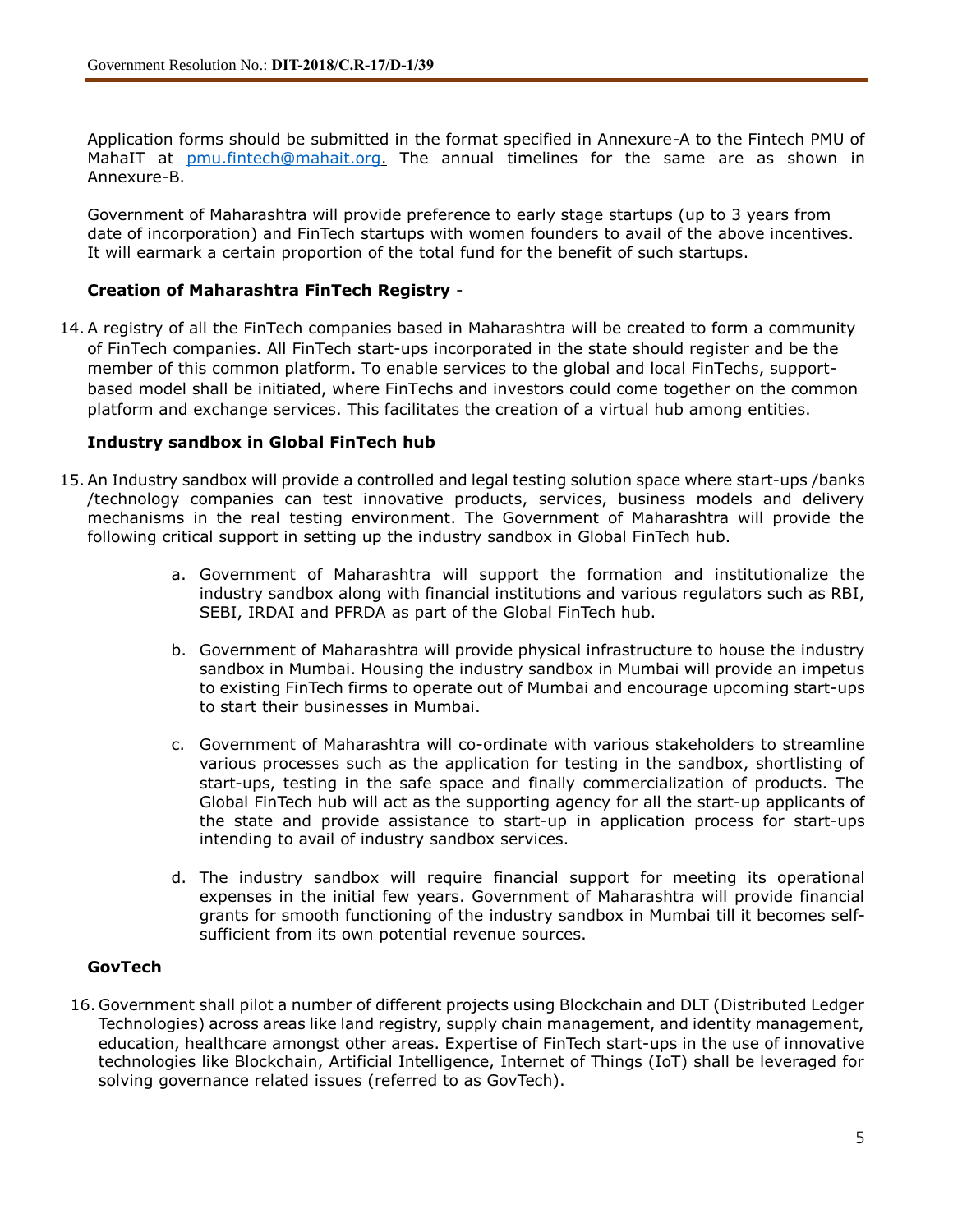Specific problem statements will be floated by the Government agencies to be taken up by the start-ups to improve service delivery of Government schemes. Funding and encouragement will be provided to start-ups that come up with innovative solutions for improving governance. The approval of such pilot projects and selection of start-ups for implementation will be done by Project Implementation Committee (PIC) of DIT.

### **Governance structure**

- 17. The following governance structure is being set up for overseeing the activities of the Global FinTech hub.
	- **i. State level steering committee** The committee will have the following composition.
		- a. Principal Secretary (IT) (Chairman)
		- b. Representative from Chief Minister's office (Member)
		- c. Representative of Finance Department (Member)
		- d. Representative of Industries Department (Member)
		- e. Representative from Reserve Bank of India (Member)
		- f. FinTech Officer (Member, Secretary)
		- g. Managing Director, SICOM (Member)
		- h. Director IT- (Member)

The Committee may, if it so desires, invite experts in the field of Fintech for its various meetings.

The State level steering committee will be responsible for the following:

- a. Coordinating with regulators (RBI, SEBI, IRDA etc.) and other stakeholders to strengthen the FinTech ecosystem in a way that allows FinTech firms to develop new technologies in a responsible manner
- b. Undertaking a scoping exercise to gain a general understanding of the major FinTech innovations/developments, technology platforms involved and how markets, and the financial sector in particular, are adopting new delivery channels, products and technologies
- c. Creating an execution roadmap and identifying actionable steps for the hub
- d. Review and appropriately re-orient the operations and programs of the hub to respond to the rapidly evolving FinTech scenario
- **ii. Advisory panel** An advisory panel comprising of around 15 experts for giving inputs to the State level steering committee will be set up by the State Government. The Advisory panel will be responsible for proposing necessary changes in policies in their specific areas of expertise such as banking, investment management, technology, ease of doing business, talent development to the Steering Committee.

## **iii. FinTech Officer-**

MahaIT will appoint a "FinTech officer" who will be part of the steering committee and be responsible for the following:

- a. Creating development strategies and regulatory policies around technology innovation
- b. Creating an organizational structure for the Global FinTech hub
- c. Managing the overall operations of the hub
- d. Enhancing the efficiency and strengthen the competitiveness of Mumbai's financial sector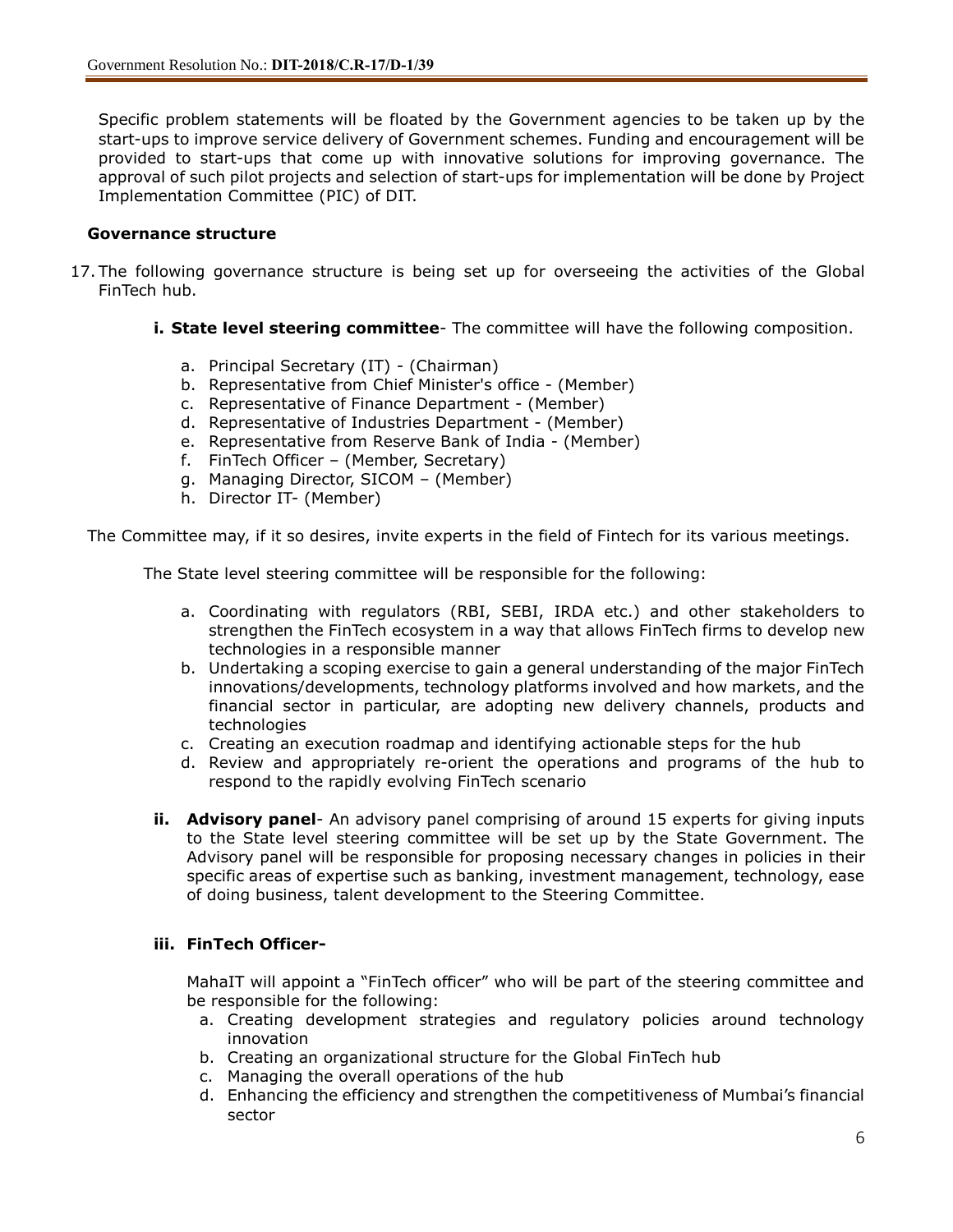- e. Recruiting and managing a team of professionals and guide them on a day to day tasks
- f. Managing the branding and marketing of Mumbai as a hub through FinTech events and initiatives
- g. Guarding the hub's ecosystem against any market or consumer related risks associated with the use of any products/services devised by the member startups
- h. Examining cross country practices across hubs, studying models of successful regulatory responses to disruption across the globe and providing recommendations to the steering committee
- i. Any other related operational activities

A working group shall be setup consisting of key industry players to assist the FinTech Officer as and when required. The FinTech officer should work in close co-ordination with the Directorate of Information Technology (DIT). DIT shall issue administrative orders, whenever necessary to facilitate the functioning of the Fintech Hub.

#### **Talent Development & Impetus to research**

- 18. Necessary guidelines will be issued by Higher and Technical Education Department to Universities and educational institutions to offer full-time courses and professional degrees in FinTech.
- 19. Government will provide one-time research funding to doctoral and post-doctoral research scholars in reputed educational institutes of the State who are engaged in research projects on financial technologies. A chair on Fintech development will be formed in reputed research institutes. Proposals in this regard will be approved by the State level Steering Committee. Representatives of the concerned University and the Higher and Technical Education Department should be invited to the meetings of the State Steering Committee in which such proposals are taken up for consideration.

### **Role of Maharashtra Information Technology Corporation (MahaIT)**

20. Operationalization of this policy will be done through the Maharashtra Information Technology Corporation. A Project Management Unit for Fintech (Fintech- PMU) is being set up by MahaIT. All communication regarding Fintech should be addressed to the Fintech-PMU at **[pmu.fintech@mahait.org.](mailto:pmu.fintech@mahait.org)** MahaIT should develop and communicate detailed Standard Operating Procedures (SoP) to all stakeholders.

Directorate of Information Technology (DIT) shall issue necessary guidelines regarding the implementation of the Fintech policy.

This Government Resolution is being issued as per the approval of the Cabinet to the Fintech policy in its meeting held on 6<sup>th</sup> February 2018.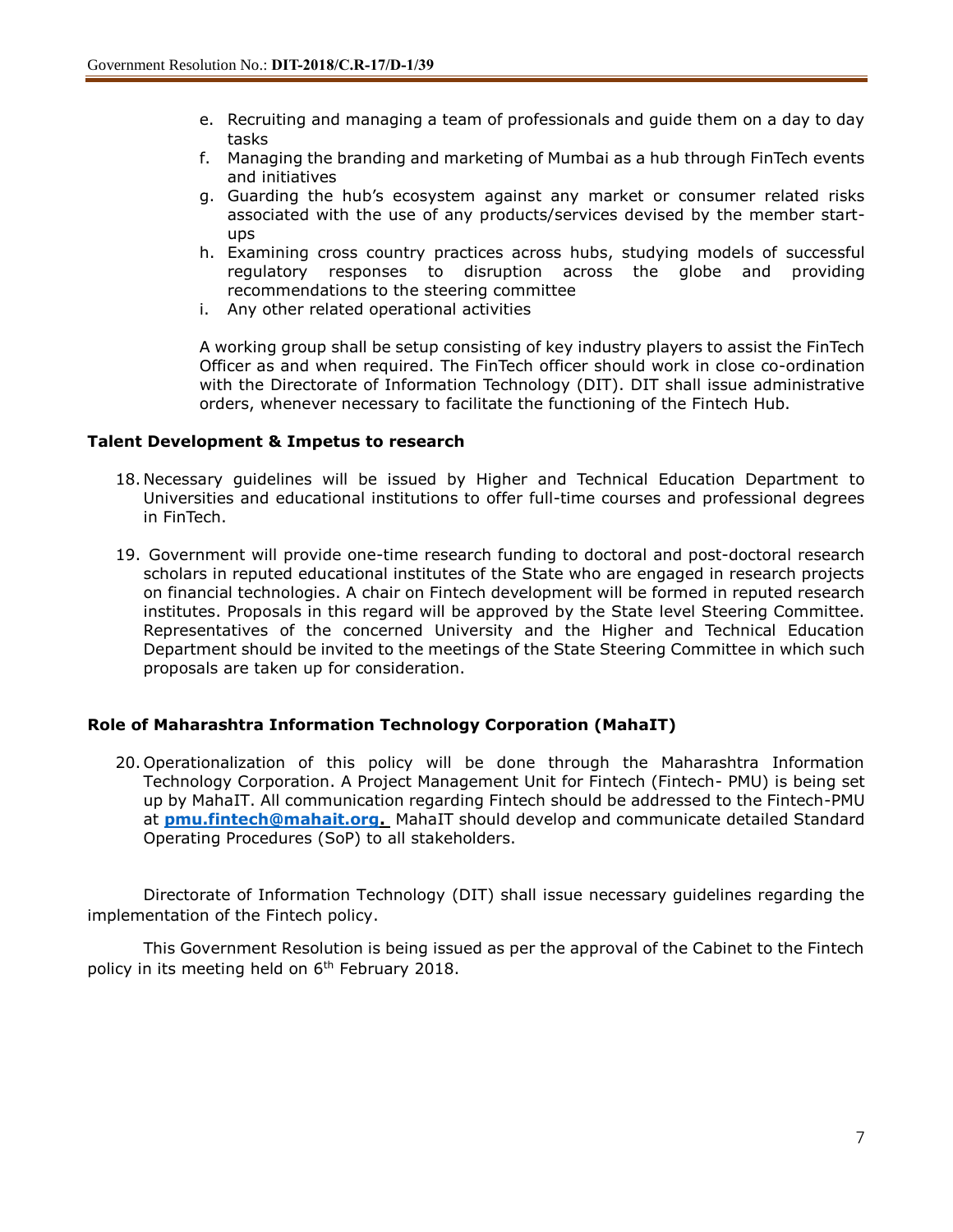This Government Resolution is available at the website- [www.maharashtra.gov.in.](http://www.maharashtra.gov.in/) Reference number for this is 201802161919110111. This order has been signed digitally.

By order and in the name of the Governor of Maharashtra,



Digitally signed by S V R Srinivas DN: c=IN, postalCode=400020, st=Maharashtra, d56dcb4d3fc1f81eb6dfc5fcbe63, cn=S V R Srinivas Date: 2018.02.16 19:28:09 +05'30'

### **(S V R Srinivas)**

Principal Secretary (Information Technology)

## **Copy forwarded to :**

- 1. Secretary to the Hon'ble Governor of Maharashtra,
- 2. Secretary to Hon'ble Chief Minister,
- 3. Personal Secretary to All Ministers/All Ministers of State,
- 4. Hon'ble Leader of Opposition, Legislative Assembly/ Legislative council, Maharashtra Vidhan Mandal Sachiwalaya, Mumbai,
- 5. All Hon'ble Members of Legislative Assembly/ Legislative council,
- 6. Personal Assistant to Chief Secretary,
- 7. Additional Chief Secretary/Principal Secretary/Secretary of All Departments,
- 8. Registrar, High Court (Original Side) Mumbai,
- 9. Registrar, High Court (Appellate Side) Mumbai,
- 10. Registrar, Lok Ayukta and Up Lok Ayukta, Maharashtra State Mumbai,
- 11. Secretary State Election Commission, Mumbai
- 12. Secretary, Maharashtra Public Service Commission Mumbai,
- 13. Principal Secretary, Maharashtra Vidhan Mandal Sachiwalaya Mumbai,
- 14. Chief Information Commissioner, State Information Commission, Mumbai,
- 15. Auditor, Accountant General (A & E), Maharashtra Mumbai,
- 16. Auditor, Accountant General (A & E), Maharashtra Nagpur,
- 17. Auditor, Accountant General (Audit), Maharashtra Mumabai,
- 18. Auditor, Accountant General (Audit), Maharashtra Nagpur,
- 19. Pay and Accounts Officer, Mumbai,
- 20. Residential Audit Officer, Mumbai,
- 21. Commissioners of All Municipal Corporations,
- 22. Managing Director, SICOM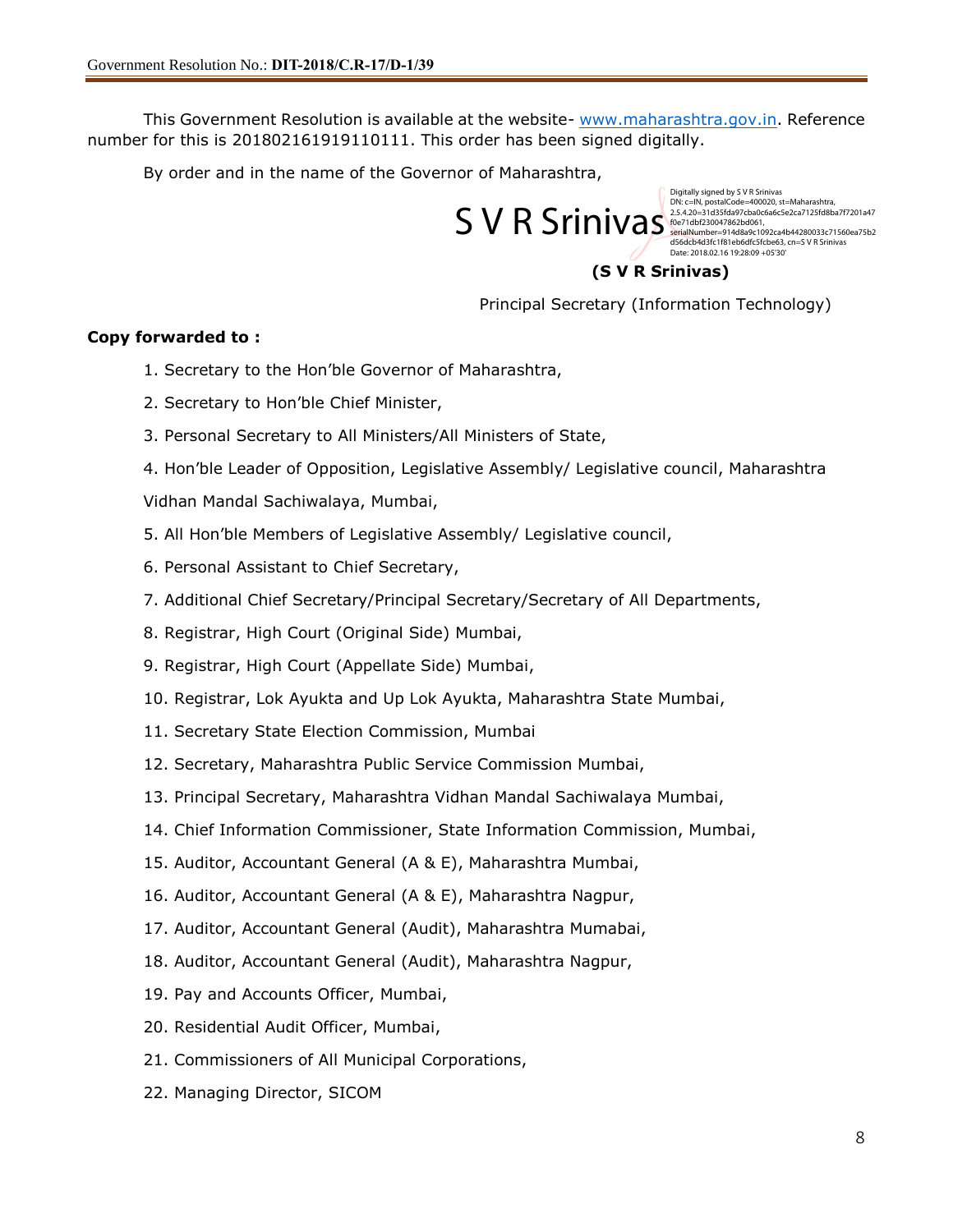- 23. All Collectors,
- 24. All Chief Executive Officer, Zilla Parishad/ All Chief Officers,
- 25. Director General, Information and Public Relations, Mantralaya Mumbai,
- 26. Managing Director, Maharashtra IT Corporation Mumbai,
- 27. Select File, DIT, General Administration Department, Mantralaya.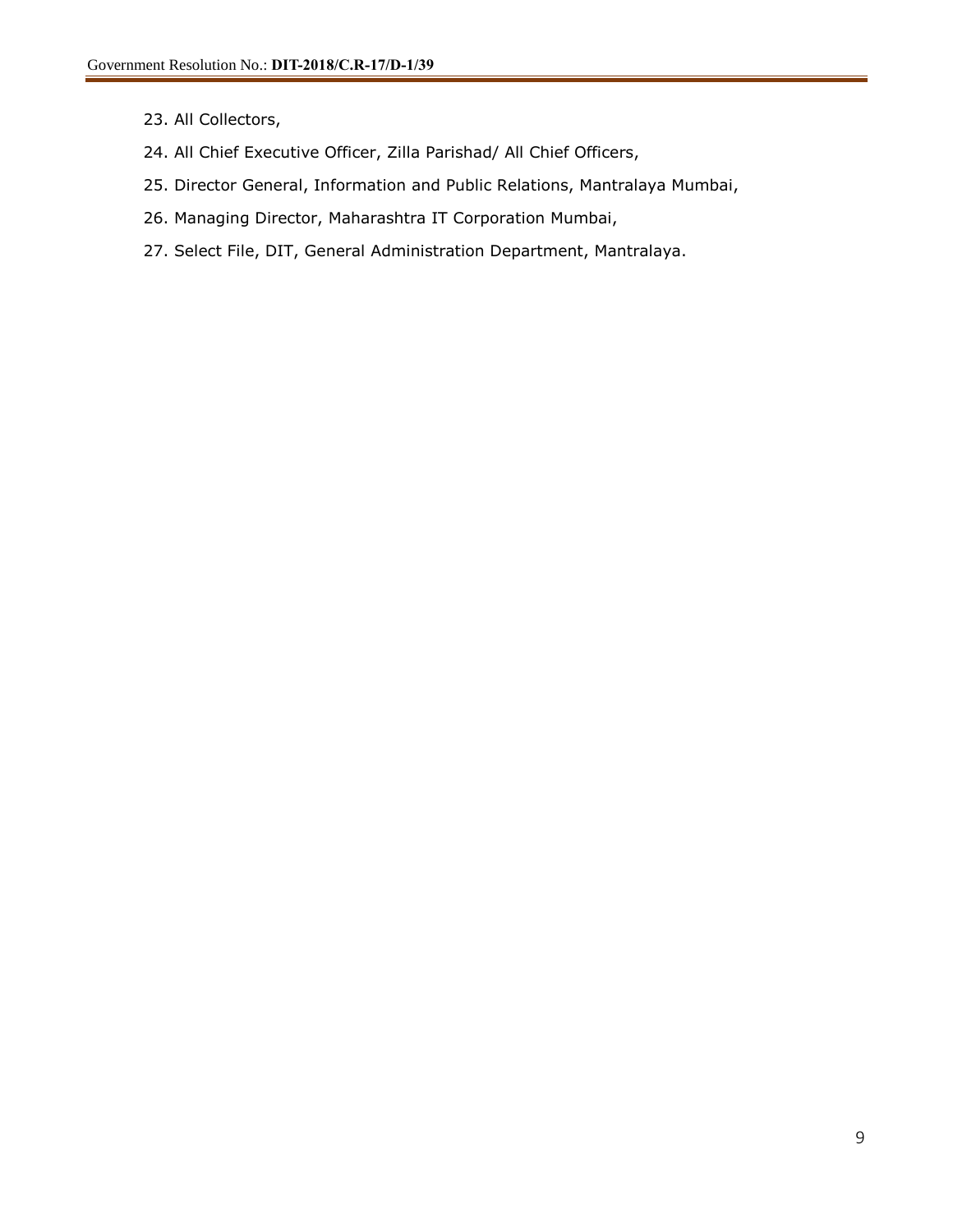### **Annexure-A Proforma of application**

- (1) Name of Fintech start-up
- (2) Date and year of incorporation (Attach copy of incorporation certificate)
- (3) Annual turnover (of last 3 years or from date of incorporation whichever is less) (Attach copy of balance sheet duly certified by Chartered accountant)
- (4) Fintech Registry number
- (5) Registered Address
- (6) Names of Directors
- (7) Authorized signatory of organization (attach copy of Board resolution regarding the same)
- (8) Details of incentives being claimed

| Sr.no          | Incentive claimed                                                                                                                                                                                               | Financial year | Amount | Supporting                                                                                                                                                         |
|----------------|-----------------------------------------------------------------------------------------------------------------------------------------------------------------------------------------------------------------|----------------|--------|--------------------------------------------------------------------------------------------------------------------------------------------------------------------|
|                |                                                                                                                                                                                                                 |                |        | documents                                                                                                                                                          |
| 1              | Reimbursement of internet and                                                                                                                                                                                   |                |        | Payment receipts                                                                                                                                                   |
|                | electricity charges                                                                                                                                                                                             |                |        | of utility bills                                                                                                                                                   |
| $\overline{2}$ | Reimbursement of charges for                                                                                                                                                                                    |                |        | Work order                                                                                                                                                         |
|                | hosting infrastructure on cloud                                                                                                                                                                                 |                |        | issued to                                                                                                                                                          |
|                | service provider empaneled by                                                                                                                                                                                   |                |        | empanelled                                                                                                                                                         |
|                | <b>DIT</b>                                                                                                                                                                                                      |                |        | Cloud service                                                                                                                                                      |
|                |                                                                                                                                                                                                                 |                |        | provider &                                                                                                                                                         |
|                |                                                                                                                                                                                                                 |                |        | receipts of                                                                                                                                                        |
|                |                                                                                                                                                                                                                 |                |        | payment.                                                                                                                                                           |
| 3              | Reimbursement of State GST                                                                                                                                                                                      |                |        |                                                                                                                                                                    |
|                |                                                                                                                                                                                                                 |                |        | firm under GST                                                                                                                                                     |
| 4              | Reimbursement of                                                                                                                                                                                                |                |        |                                                                                                                                                                    |
|                |                                                                                                                                                                                                                 |                |        |                                                                                                                                                                    |
|                |                                                                                                                                                                                                                 |                |        | Invoices                                                                                                                                                           |
| 5              |                                                                                                                                                                                                                 |                |        |                                                                                                                                                                    |
|                |                                                                                                                                                                                                                 |                |        |                                                                                                                                                                    |
|                |                                                                                                                                                                                                                 |                |        |                                                                                                                                                                    |
| 6              |                                                                                                                                                                                                                 |                |        |                                                                                                                                                                    |
|                |                                                                                                                                                                                                                 |                |        |                                                                                                                                                                    |
| $\overline{7}$ |                                                                                                                                                                                                                 |                |        | Recommendation                                                                                                                                                     |
|                |                                                                                                                                                                                                                 |                |        |                                                                                                                                                                    |
|                |                                                                                                                                                                                                                 |                |        |                                                                                                                                                                    |
|                |                                                                                                                                                                                                                 |                |        |                                                                                                                                                                    |
|                |                                                                                                                                                                                                                 |                |        |                                                                                                                                                                    |
|                | exhibition/global event<br>participation fee<br>Funding for accelerators and<br>incubators out of investment<br>fund<br>Funding from incentive fund for<br>top-rated start-ups<br>Funding for research projects |                |        | Returns filed by<br>Approval of<br>Fintech officer,<br>Project proposal<br>Project proposal<br>letter of Vice-<br>Chancellor of<br>University;<br>Project proposal |

(9) Has applicant applied for any incentive under Maharashtra Fintech policy in the past? If so, provide details ? (Date of application & details of incentives claimed)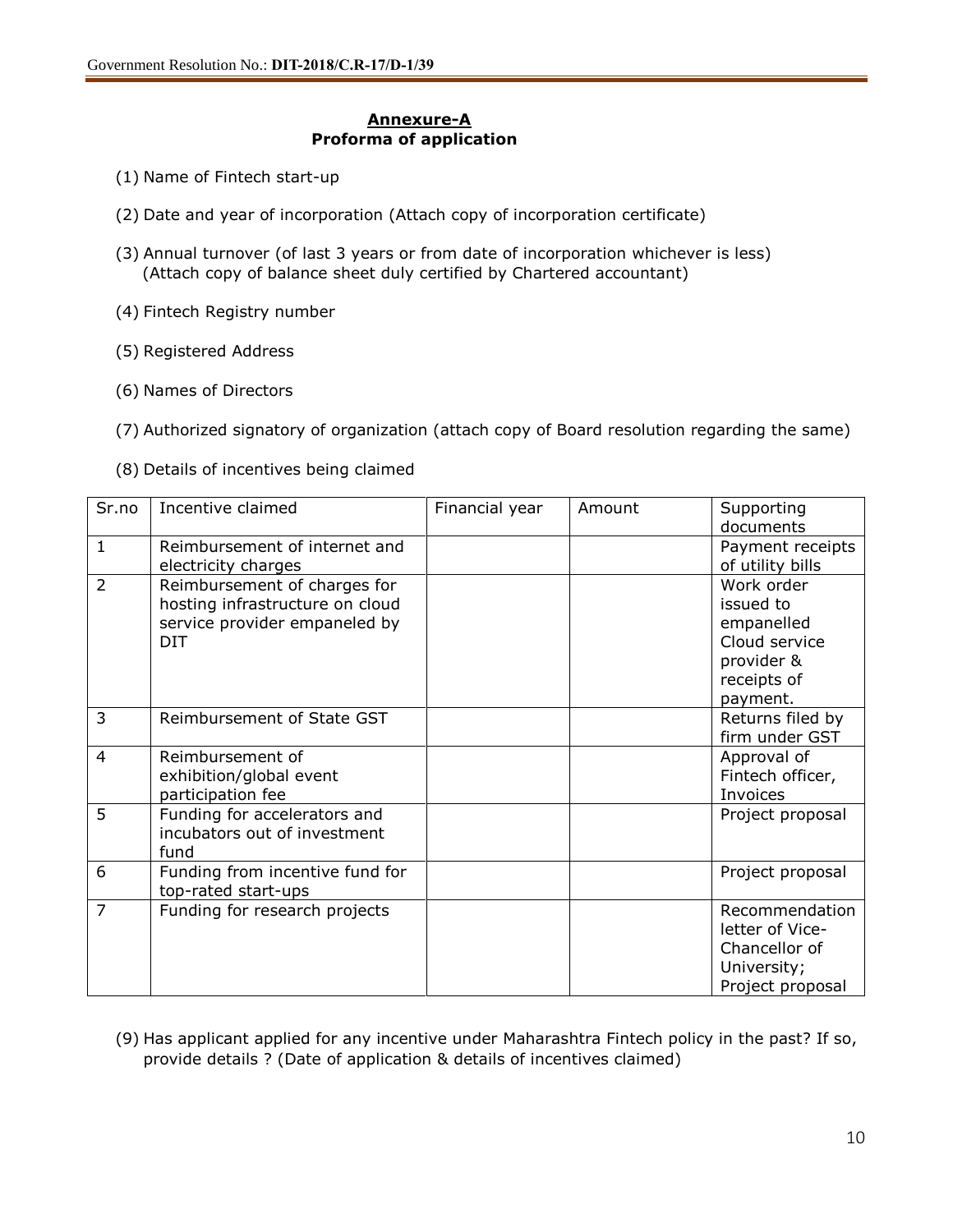- (10) Has applicant availed of any incentive under Maharashtra Fintech policy in the past ? If so, provide details ? (Amount approved, date of approval, date of credit)
- (11) Account information (in which incentive is to be credited)- Account number & IFSC code (Copy of cancelled cheque to be provided)
- (12) Is the start-up associated with any GovTech project- if so, provide details.

(Signature of Authorized Signatory)

Date & Place: